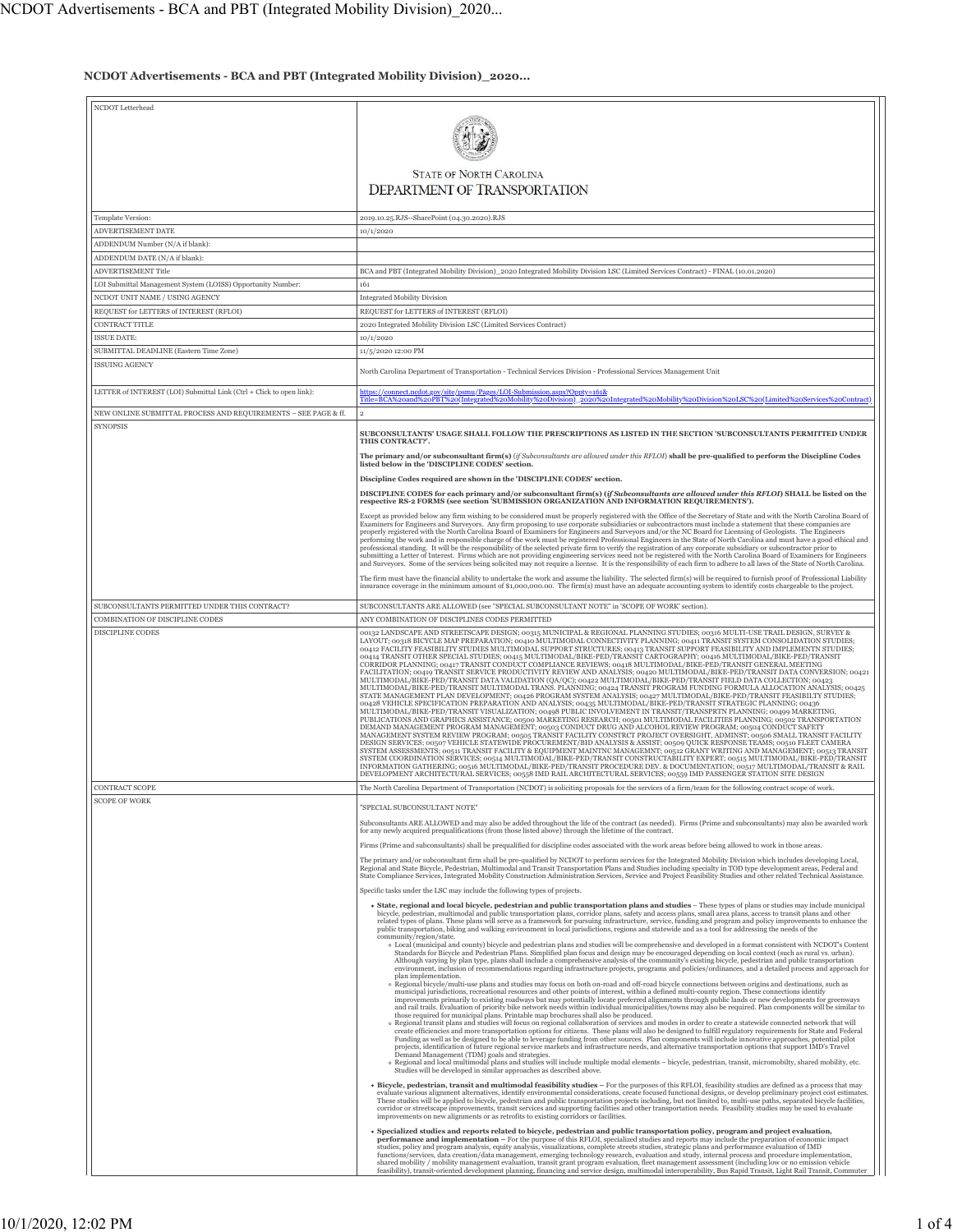|                                                           | Rail, Commuter Route Studies and Planning (Rail & Bus), first-mile/last-mile solutions, land use considerations, Joint Development Projects and Public-Private<br>Partnerships (negotiating agreements, facilitating innovative financing arrangements, etc.), architectural services related to site design at multimodal, transit<br>and rail passenger stations and other design elements such as Transit or similar oriented design and placemaking, small town development around rail stations,<br>landscape architecture, and mixed use development site design and layout and similar initiatives.<br>• Compliance Activities related to public transportation subrecipients and funded activities - For the purpose of this RFLOI, this includes the<br>moniforing of activities subrecipients of State and Federal funds perform by completing auditing and pre-auditing activities in regards to CARES Act Funds, FTA<br>Discretionary Grant Awards and other FTA funding sources, compliance reviews, site visits and desk reviews, performing safety reviews and related training and<br>all related technical assistance when appropriate.<br>The plan development processes for the above studies/plans shall also include public involvement components consisting of steering committee meetings, public<br>meetings/open houses, survey/public comment component, interviews with key stakeholders, etc., where appropriate. Remote committee, stakeholder and public<br>engagement techniques will be expected.<br>The transit-related work performed under this contract will be financed, in part, by grants provided under programs of the Federal Transit Administration. Citations<br>to federal law, regulation, and guidance references include, but are not limited to, the FTA Master Agreement, the FTA Third Party Contracting Guidance, the FTA's<br>"Best Practices Procurement Manual", Uniform Administrative Requirements, Cost Principles, and Audit Requirements for Federal Awards,", 2 C.F.R part 1201, dated<br>December 19, 2014, will supersede and apply in lieu of U.S. DOT's common grant rules, 49 C.F.R. parts 18 and 19, State and Local Governments and Institutions of<br>Higher Education, Hospitals, and Other Non-Profit Organizations and any subsequent amendments or revisions thereto. Additionally, all NC DOT and IMD<br>regulations, guidelines, processes, procedures, standards of practice, and standard operating procedures must be adhered to.<br>Contractor shall at all times comply with all applicable Federal Transit Administration (FTA) regulations, policies, procedures and directives, including without<br>limitation those listed directly or by reference in the Master Agreement between Purchaser and FTA, as they may be amended or promulgated from time to time |
|-----------------------------------------------------------|------------------------------------------------------------------------------------------------------------------------------------------------------------------------------------------------------------------------------------------------------------------------------------------------------------------------------------------------------------------------------------------------------------------------------------------------------------------------------------------------------------------------------------------------------------------------------------------------------------------------------------------------------------------------------------------------------------------------------------------------------------------------------------------------------------------------------------------------------------------------------------------------------------------------------------------------------------------------------------------------------------------------------------------------------------------------------------------------------------------------------------------------------------------------------------------------------------------------------------------------------------------------------------------------------------------------------------------------------------------------------------------------------------------------------------------------------------------------------------------------------------------------------------------------------------------------------------------------------------------------------------------------------------------------------------------------------------------------------------------------------------------------------------------------------------------------------------------------------------------------------------------------------------------------------------------------------------------------------------------------------------------------------------------------------------------------------------------------------------------------------------------------------------------------------------------------------------------------------------------------------------------------------------------------------------------------------------------------------------------------------------------------------------------------------------------------------------------------------------------------------------------------------------------------------------------------------------------------------------------------------------------------------------------------------------------------------------------------------------------------------------------------------------------------------------------------------------------------------|
|                                                           | during the term of this contract. Contractor's failure to so comply shall constitute a material breach of this contract.                                                                                                                                                                                                                                                                                                                                                                                                                                                                                                                                                                                                                                                                                                                                                                                                                                                                                                                                                                                                                                                                                                                                                                                                                                                                                                                                                                                                                                                                                                                                                                                                                                                                                                                                                                                                                                                                                                                                                                                                                                                                                                                                                                                                                                                                                                                                                                                                                                                                                                                                                                                                                                                                                                                             |
| PROPOSED CONTRACT TERM<br>PROPOSED CONTRACT EXTENSIONS    | THREE (3) YEARS<br>TWO (2) @ 1-YEAR each                                                                                                                                                                                                                                                                                                                                                                                                                                                                                                                                                                                                                                                                                                                                                                                                                                                                                                                                                                                                                                                                                                                                                                                                                                                                                                                                                                                                                                                                                                                                                                                                                                                                                                                                                                                                                                                                                                                                                                                                                                                                                                                                                                                                                                                                                                                                                                                                                                                                                                                                                                                                                                                                                                                                                                                                             |
| PROPOSED CONTRACT PAYMENT TYPE                            | LUMP SUM and/or COST-PLUS Task Orders                                                                                                                                                                                                                                                                                                                                                                                                                                                                                                                                                                                                                                                                                                                                                                                                                                                                                                                                                                                                                                                                                                                                                                                                                                                                                                                                                                                                                                                                                                                                                                                                                                                                                                                                                                                                                                                                                                                                                                                                                                                                                                                                                                                                                                                                                                                                                                                                                                                                                                                                                                                                                                                                                                                                                                                                                |
| NUMBER OF PAGES (#)<br>NUMBER OF PAGES (words)            | 15<br><b>FIFTEEN</b>                                                                                                                                                                                                                                                                                                                                                                                                                                                                                                                                                                                                                                                                                                                                                                                                                                                                                                                                                                                                                                                                                                                                                                                                                                                                                                                                                                                                                                                                                                                                                                                                                                                                                                                                                                                                                                                                                                                                                                                                                                                                                                                                                                                                                                                                                                                                                                                                                                                                                                                                                                                                                                                                                                                                                                                                                                 |
| SUBMITTAL REQUIREMENTS                                    | All LOIs are limited to those pages prescribed in the above sections 'NUMBER OF PAGES (#)' and 'NUMBER OF PAGES (words)' -- inclusive of the cover<br>sheet, and shall be typed on 8-1/2" x 11" sheets, single-spaced, one-sided (RS-2 forms are not included in the page count).<br>LOIs containing more than those pages prescribed in the above sections 'NUMBER OF PAGES (#)' and 'NUMBER OF PAGES (words)' pages will not be<br>considered.<br>DISCIPLINE CODES for each primary and/or subconsultant firm(s) (if Subconsultants are allowed under this RFLOI) SHALL be listed on the<br>respective RS-2 FORMS (see section 'SUBMISSION ORGANIZATION AND INFORMATION REQUIREMENTS').<br>ONLY ELECTRONIC LOIS WILL BE ACCEPTED.<br>LOIs should be submitted in .pdf format using software such as Adobe, CutePDF PDF Writer, Docudesk deskPDF, etc.<br>NCDOT now utilizes its online LOI Submittal Management System (LOISS) located at: https://connect.ncdot.gov/site/psmu/default.aspx. To submit an LOI                                                                                                                                                                                                                                                                                                                                                                                                                                                                                                                                                                                                                                                                                                                                                                                                                                                                                                                                                                                                                                                                                                                                                                                                                                                                                                                                                                                                                                                                                                                                                                                                                                                                                                                                                                                                                                      |
|                                                           | utilizing this system, the "submitting employee" at each "submitting Firm" must have their own, individual NCID (as a note, each prequalified Firm should already<br>have an individual in the company with an NCID - as required by the online Prequalification System). NCIDs may be obtained at this website: https://ncid.nc.gov/<br>(locked NCIDs may also be unlocked via the self-service portion of the NCID website). Once the "submitting employee" has their completed NCID, they may proceed<br>to upload their firm's LOI to NCDOT's LOISS. This site is very similar to other web-based upload and form-fill sites.<br>NCID sync issues - Help contact: Once a user has an NCID (whether prior to this advertisement, or pursuant to this advertisement) and said user receives an<br>error message, or has issues, when attempting to login to LOISS, please contact NCDOT - CM Support at dot.cmsupport@ncdot.gov to have your NCID synchronized.<br>Please explain that you are trying to access the LOISS application on the PSMU site and include your NCID (do not include your password) and the error message you<br>are receiving. This syncing of your NCID to LOISS should be a one-time occurrence. Firms' users are urged to early create an NCID (if needed) and have it synced<br>with LOISS (if necessary) to avoid any potential delays or missed deadlines when submitting your firm's LOI.                                                                                                                                                                                                                                                                                                                                                                                                                                                                                                                                                                                                                                                                                                                                                                                                                                                                                                                                                                                                                                                                                                                                                                                                                                                                                                                                                                                                                          |
|                                                           | NCDOT strongly urges Firms to use Google Chrome browser to access LOISS in order to ensure the best experience possible.                                                                                                                                                                                                                                                                                                                                                                                                                                                                                                                                                                                                                                                                                                                                                                                                                                                                                                                                                                                                                                                                                                                                                                                                                                                                                                                                                                                                                                                                                                                                                                                                                                                                                                                                                                                                                                                                                                                                                                                                                                                                                                                                                                                                                                                                                                                                                                                                                                                                                                                                                                                                                                                                                                                             |
|                                                           | Once logged into LOISS, the Firm should locate and click the 'LOI Submission' button in the left menu bar. After clicking the 'LOI Submission' button, the Firm<br>should identify the specific Opportunity for which they wish to submit an LOI. The Firm will click the link for their desired Opportunity, and UPLOAD one copy of<br>their LOI, as a .pdf file, to NCDOT's LOISS at the Advertisement/Opportunity-Specific 'LOI Submittal' LINK shown in the section above entitled 'LETTER of<br>INTEREST (LOI) Submittal Link'.                                                                                                                                                                                                                                                                                                                                                                                                                                                                                                                                                                                                                                                                                                                                                                                                                                                                                                                                                                                                                                                                                                                                                                                                                                                                                                                                                                                                                                                                                                                                                                                                                                                                                                                                                                                                                                                                                                                                                                                                                                                                                                                                                                                                                                                                                                                 |
|                                                           | Your Firm's Letter of Interest (LOI) may be uploaded at the Advertisement/Opportunity-Specific 'LOI Submittal' LINK for this specific Advertisement/Opportunity<br>shown in the section above entitled 'LETTER of INTEREST (LOI) Submittal Link'.                                                                                                                                                                                                                                                                                                                                                                                                                                                                                                                                                                                                                                                                                                                                                                                                                                                                                                                                                                                                                                                                                                                                                                                                                                                                                                                                                                                                                                                                                                                                                                                                                                                                                                                                                                                                                                                                                                                                                                                                                                                                                                                                                                                                                                                                                                                                                                                                                                                                                                                                                                                                    |
|                                                           | LOISS will close the Advertisement / Opportunity at the appropriate time and will not allow Firms to submit LOIs after the deadline.<br>Upon successful UPLOAD of your Firm's LOI to LOISS, the system will notify you with a confirmation screen. You will also receive an e-mail stating that you have<br>successfully submitted your Letter of Interest (LOI).                                                                                                                                                                                                                                                                                                                                                                                                                                                                                                                                                                                                                                                                                                                                                                                                                                                                                                                                                                                                                                                                                                                                                                                                                                                                                                                                                                                                                                                                                                                                                                                                                                                                                                                                                                                                                                                                                                                                                                                                                                                                                                                                                                                                                                                                                                                                                                                                                                                                                    |
|                                                           | Paper copies are not required. The subject line should contain the Firm's Name, and the text prescribed in the section given below 'SUBJECT LINE OF PEF<br>SUBMITTAL'.                                                                                                                                                                                                                                                                                                                                                                                                                                                                                                                                                                                                                                                                                                                                                                                                                                                                                                                                                                                                                                                                                                                                                                                                                                                                                                                                                                                                                                                                                                                                                                                                                                                                                                                                                                                                                                                                                                                                                                                                                                                                                                                                                                                                                                                                                                                                                                                                                                                                                                                                                                                                                                                                               |
|                                                           | LOIs SHALL be received electronically no later than 12:00 P.M. (NOON) Eastern, on the date given in the section entitled 'SUBMITTAL DEADLINE'<br>at the beginning of this Advertisement.                                                                                                                                                                                                                                                                                                                                                                                                                                                                                                                                                                                                                                                                                                                                                                                                                                                                                                                                                                                                                                                                                                                                                                                                                                                                                                                                                                                                                                                                                                                                                                                                                                                                                                                                                                                                                                                                                                                                                                                                                                                                                                                                                                                                                                                                                                                                                                                                                                                                                                                                                                                                                                                             |
|                                                           | LOISS will not allow LOIs to be UPLOADED nor be received after the above deadline and such LOIs will not be considered.                                                                                                                                                                                                                                                                                                                                                                                                                                                                                                                                                                                                                                                                                                                                                                                                                                                                                                                                                                                                                                                                                                                                                                                                                                                                                                                                                                                                                                                                                                                                                                                                                                                                                                                                                                                                                                                                                                                                                                                                                                                                                                                                                                                                                                                                                                                                                                                                                                                                                                                                                                                                                                                                                                                              |
|                                                           | Firms are encouraged to begin this submittal process early as there are now several more steps involved with LOI-submission than were<br>involved with the previous FTS methodology of LOI-submission.                                                                                                                                                                                                                                                                                                                                                                                                                                                                                                                                                                                                                                                                                                                                                                                                                                                                                                                                                                                                                                                                                                                                                                                                                                                                                                                                                                                                                                                                                                                                                                                                                                                                                                                                                                                                                                                                                                                                                                                                                                                                                                                                                                                                                                                                                                                                                                                                                                                                                                                                                                                                                                               |
|                                                           | Firms submitting LOIs are encouraged to carefully check them for conformance to the requirements stated above (and any other requirements<br>in this Advertisement). If LOIs are submitted late, exceed the maximum number of pages, are sent by any means other than NCDOT's LOI<br>Submittal Management System (LOISS), or are UPLOADED to any Advertisement/Opportunity-Specific 'LOI Submittal' LINK other than that<br>given in this Advertisement they will be disqualified.<br>The Department reserves the right to reject all LOIs and not proceed with procurement.                                                                                                                                                                                                                                                                                                                                                                                                                                                                                                                                                                                                                                                                                                                                                                                                                                                                                                                                                                                                                                                                                                                                                                                                                                                                                                                                                                                                                                                                                                                                                                                                                                                                                                                                                                                                                                                                                                                                                                                                                                                                                                                                                                                                                                                                         |
|                                                           | The Department reserves the right to waive any technicality in LOIs, or notify the Firm(s) of such technicality and allow the Firm(s) up to two<br>(2) business days to rectify the technicality. The Department has sole right and discretion in the determination of technicality and its                                                                                                                                                                                                                                                                                                                                                                                                                                                                                                                                                                                                                                                                                                                                                                                                                                                                                                                                                                                                                                                                                                                                                                                                                                                                                                                                                                                                                                                                                                                                                                                                                                                                                                                                                                                                                                                                                                                                                                                                                                                                                                                                                                                                                                                                                                                                                                                                                                                                                                                                                          |
|                                                           | meaning.                                                                                                                                                                                                                                                                                                                                                                                                                                                                                                                                                                                                                                                                                                                                                                                                                                                                                                                                                                                                                                                                                                                                                                                                                                                                                                                                                                                                                                                                                                                                                                                                                                                                                                                                                                                                                                                                                                                                                                                                                                                                                                                                                                                                                                                                                                                                                                                                                                                                                                                                                                                                                                                                                                                                                                                                                                             |
| SUBJECT LINE OF PEF SUBMITTAL<br><b>SELECTION PROCESS</b> | FIRM NAME 2020 Integrated Mobility Division LSC (Limited Services Contract)                                                                                                                                                                                                                                                                                                                                                                                                                                                                                                                                                                                                                                                                                                                                                                                                                                                                                                                                                                                                                                                                                                                                                                                                                                                                                                                                                                                                                                                                                                                                                                                                                                                                                                                                                                                                                                                                                                                                                                                                                                                                                                                                                                                                                                                                                                                                                                                                                                                                                                                                                                                                                                                                                                                                                                          |
|                                                           | Following is a general description of the selection process:<br>• The NCDOT Selection Committee will review all qualifying LOI submittals.<br>• For Limited Services Contracts (On-Call type contracts), the NCDOT Selection Committee MAY, at the Department's discretion, choose any number of firms to<br>provide the services being solicited.<br>· For Project-Specific Contracts (non On-Call type contracts), the Selection Committee MAY, at the Department's discretion, shortlist a minimum of three (3)<br>firms to be interviewed. IF APPLICABLE, dates of shortlisting and dates for interviews are shown in the section 'SUBMISSION SCHEDULE AND KEY<br><b>DATES'</b> at the end of this RFLOI.<br>· In order to be considered for selection, consultants must submit a complete response to this RFLOI prior to the specified deadlines. Failure to submit all<br>information in a timely manner will result in disqualification.                                                                                                                                                                                                                                                                                                                                                                                                                                                                                                                                                                                                                                                                                                                                                                                                                                                                                                                                                                                                                                                                                                                                                                                                                                                                                                                                                                                                                                                                                                                                                                                                                                                                                                                                                                                                                                                                                                     |
| TITLE VI NONDISCRIMINATION NOTIFICATION                   | The North Carolina Department of Transportation, in accordance with the provisions of Title VI of the Civil Rights Act of 1964 (78 Stat. 252, 42 US.C. §§ 2000d to<br>2000d-4) and the Regulations, hereby notifies all RESPONDENTS that it will affirmatively ensure that any contract entered into pursuant to this advertisement,                                                                                                                                                                                                                                                                                                                                                                                                                                                                                                                                                                                                                                                                                                                                                                                                                                                                                                                                                                                                                                                                                                                                                                                                                                                                                                                                                                                                                                                                                                                                                                                                                                                                                                                                                                                                                                                                                                                                                                                                                                                                                                                                                                                                                                                                                                                                                                                                                                                                                                                 |
| SMALL PROFESSIONAL SERVICES FIRM (SPSF) PARTICIPATION     | disadvantaged business enterprises will be afforded full and fair opportunity to submit LETTERS of INTEREST (LOIs) in response to this ADVERTISEMENT and will<br>not be discriminated against on the grounds of race, color, or national origin in consideration for an award.<br>The Department encourages the use of Small Professional Services Firms (SPSF). Small businesses determined to be eligible for participation in the SPSF program<br>are those meeting size standards defined by Small Business Administration (SBA) regulations, 13 CFR Part 121 in Sector 54 under the North American Industrial<br>Classification System (NAICS). The SPSF program is a race, ethnicity, and gender neutral program designed to increase the availability of contracting opportunities<br>for small businesses on federal, state or locally funded contracts. SPSF participation is not contingent upon the funding source.<br>The Firm, at the time the Letter of Interest is submitted, shall submit a listing of all known SPSF firms that will participate in the performance of the identified work.                                                                                                                                                                                                                                                                                                                                                                                                                                                                                                                                                                                                                                                                                                                                                                                                                                                                                                                                                                                                                                                                                                                                                                                                                                                                                                                                                                                                                                                                                                                                                                                                                                                                                                                                         |
|                                                           | The participation shall be submitted on the Department's Subconsultant Form RS-2. RS-2 forms may be accessed on the Department's website at NCDOT Connect<br>Guidelines & Forms (https://connect.ncdot.gov/business/consultants/Pages/Guidelines-Forms.aspx)<br>The SPSF must be qualified with the Department to perform the work for which they are listed.                                                                                                                                                                                                                                                                                                                                                                                                                                                                                                                                                                                                                                                                                                                                                                                                                                                                                                                                                                                                                                                                                                                                                                                                                                                                                                                                                                                                                                                                                                                                                                                                                                                                                                                                                                                                                                                                                                                                                                                                                                                                                                                                                                                                                                                                                                                                                                                                                                                                                        |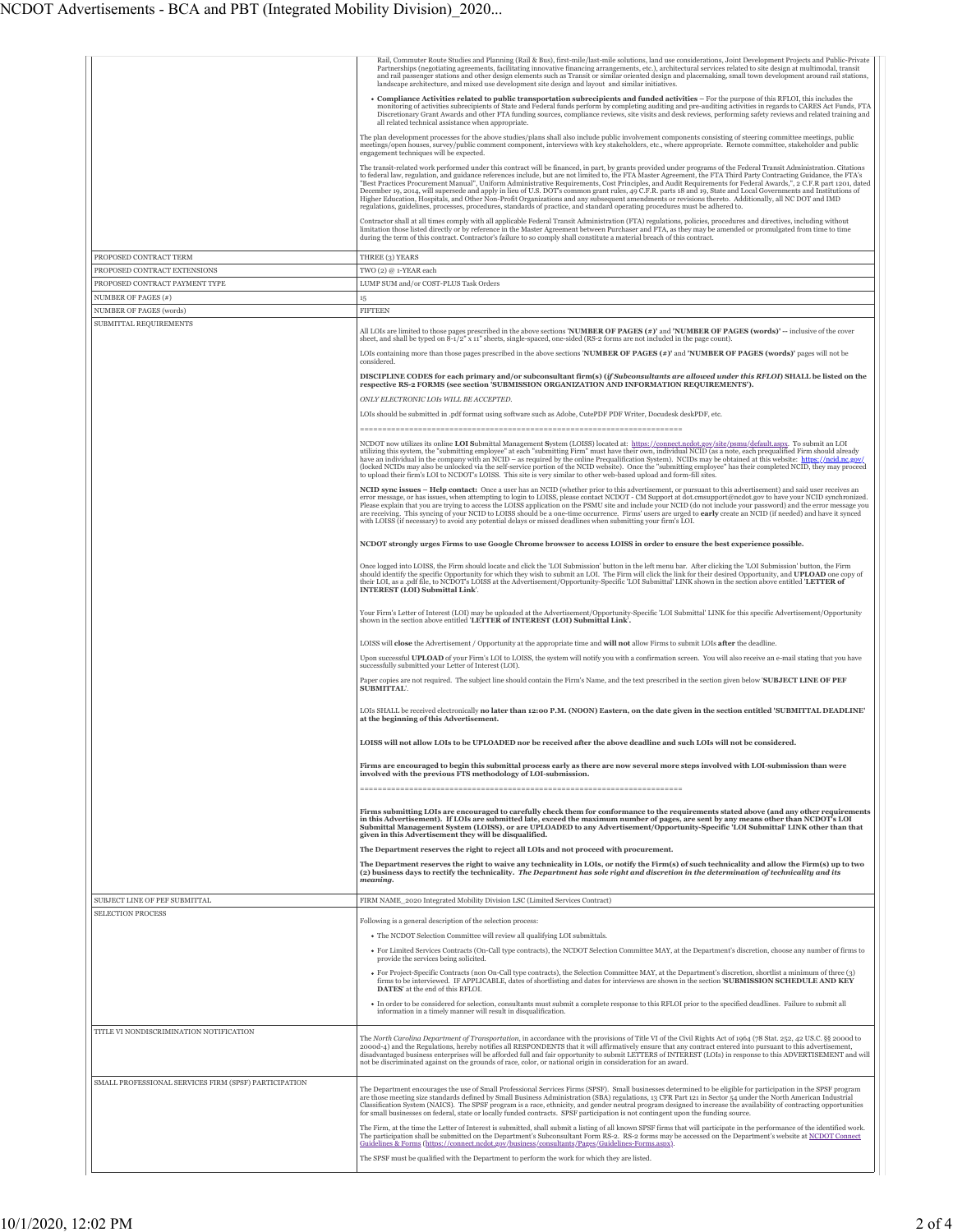| PREQUALIFICATION                                     | The Department maintains on file the qualifications and key personnel for each approved discipline, as well as any required samples of work. Each year on the<br>anniversary date of the company, the firm shall renew their prequalified disciplines. If your firm has not renewed its application as required by your anniversary date<br>or if your firm is not currently prequalified, please submit an application to the Department prior to submittal of your LOI. An application may be accessed on<br>the Department's website at Prequalifying Private Consulting Firms (https://connect.ncdot.gov/business/Prequal/Pages/Private-Consulting-Firm.aspx) -- Learn how<br>to become Prequalified as a Private Consulting Firm with NCDOT. Having this data on file with the Department eliminates the need to resubmit this data with each<br>letter of interest.                                                                                                                                                                                         |
|------------------------------------------------------|-------------------------------------------------------------------------------------------------------------------------------------------------------------------------------------------------------------------------------------------------------------------------------------------------------------------------------------------------------------------------------------------------------------------------------------------------------------------------------------------------------------------------------------------------------------------------------------------------------------------------------------------------------------------------------------------------------------------------------------------------------------------------------------------------------------------------------------------------------------------------------------------------------------------------------------------------------------------------------------------------------------------------------------------------------------------|
|                                                      | Professional Services Contracts are race and gender neutral and do not contain goals. However, the Respondent is encouraged to give every opportunity to allow<br>Disadvantaged, Minority-Owned and Women-Owned Business Enterprises (DBE/MBE/WBE) subconsultant utilization on all LOIs, contracts and supplemental<br>agreements. The Firm, subconsultant and subfirm shall not discriminate on the basis of race, religion, color, national origin, age, disability or sex in the performance<br>of this contract.                                                                                                                                                                                                                                                                                                                                                                                                                                                                                                                                             |
| DIRECTORY OF FIRMS AND DEPARTMENT ENDORSEMENT        | Real-time information about firms doing business with the Department, and information regarding their prequalifications and certifications, is available in the<br>Directory of Transportation Firms. The Directory can be accessed on the Department's website at Directory of Firms (https://www.ebs.nc.gov/VendorDirectory<br>/default.html) -- Complete listing of certified and prequalified firms.<br>The listing of an individual firm in the Department's directory shall not be construed as an endorsement of the firm.                                                                                                                                                                                                                                                                                                                                                                                                                                                                                                                                 |
| SELECTION CRITERIA                                   | All prequalified firms who submit responsive letters of interest will be considered.                                                                                                                                                                                                                                                                                                                                                                                                                                                                                                                                                                                                                                                                                                                                                                                                                                                                                                                                                                              |
|                                                      | In selecting a firm/team, the selection committee will take into consideration qualification information including                                                                                                                                                                                                                                                                                                                                                                                                                                                                                                                                                                                                                                                                                                                                                                                                                                                                                                                                                |
|                                                      | such factors as those listed in the 'SELECTION CRITERIA' sections shown below.<br>After reviewing qualifications, if firms are equal on the evaluation review, then those qualified firms with proposed SPSF participation will be given priority<br>consideration.                                                                                                                                                                                                                                                                                                                                                                                                                                                                                                                                                                                                                                                                                                                                                                                               |
| SELECTION CRITERIA #1 %:                             | 25 %                                                                                                                                                                                                                                                                                                                                                                                                                                                                                                                                                                                                                                                                                                                                                                                                                                                                                                                                                                                                                                                              |
| SELECTION CRITERIA #1 DEFINITION:                    | Past Performance with Division - Evaluation of the firm's performance on any contracts involving the North Carolina Department of Transportation and percentage<br>complete.                                                                                                                                                                                                                                                                                                                                                                                                                                                                                                                                                                                                                                                                                                                                                                                                                                                                                      |
| SELECTION CRITERIA #2 %:                             | 25 %                                                                                                                                                                                                                                                                                                                                                                                                                                                                                                                                                                                                                                                                                                                                                                                                                                                                                                                                                                                                                                                              |
| SELECTION CRITERIA #2 DEFINITION:                    | Team Qualifications - The firm's staff qualifications to perform type of work required including any subconsultants.                                                                                                                                                                                                                                                                                                                                                                                                                                                                                                                                                                                                                                                                                                                                                                                                                                                                                                                                              |
| SELECTION CRITERIA #3 %:                             | 25 %                                                                                                                                                                                                                                                                                                                                                                                                                                                                                                                                                                                                                                                                                                                                                                                                                                                                                                                                                                                                                                                              |
| SELECTION CRITERIA #3 DEFINITION:                    | Team Experience - The firm's experience and staff to perform type of work required including any subconsultants.                                                                                                                                                                                                                                                                                                                                                                                                                                                                                                                                                                                                                                                                                                                                                                                                                                                                                                                                                  |
| SELECTION CRITERIA #4 %:                             | 25 %                                                                                                                                                                                                                                                                                                                                                                                                                                                                                                                                                                                                                                                                                                                                                                                                                                                                                                                                                                                                                                                              |
| SELECTION CRITERIA #4 DEFINITION:                    | Technical Approach - The firm's understanding of, and approach to accomplish related projects, including their envisioned scope for the work and any innovative<br>ideas/approaches.                                                                                                                                                                                                                                                                                                                                                                                                                                                                                                                                                                                                                                                                                                                                                                                                                                                                              |
| SELECTION CRITERIA #5 %:                             | o %                                                                                                                                                                                                                                                                                                                                                                                                                                                                                                                                                                                                                                                                                                                                                                                                                                                                                                                                                                                                                                                               |
| SELECTION CRITERIA #5 DEFINITION:<br>NCDOT ADDRESSEE |                                                                                                                                                                                                                                                                                                                                                                                                                                                                                                                                                                                                                                                                                                                                                                                                                                                                                                                                                                                                                                                                   |
|                                                      | Robert J. Stroup, PE -- State Professional Services Engineer                                                                                                                                                                                                                                                                                                                                                                                                                                                                                                                                                                                                                                                                                                                                                                                                                                                                                                                                                                                                      |
| SUBMISSION ORGANIZATION AND INFORMATION REQUIREMENTS | The LOI should be addressed to the person shown in the 'NCDOT ADDRESSEE' section shown above and must include the name, address, telephone number, and                                                                                                                                                                                                                                                                                                                                                                                                                                                                                                                                                                                                                                                                                                                                                                                                                                                                                                            |
|                                                      | e-mail address of the prime consultant's contact person for this RFLOI.<br>The LOI must also include the information outlined below:                                                                                                                                                                                                                                                                                                                                                                                                                                                                                                                                                                                                                                                                                                                                                                                                                                                                                                                              |
|                                                      | Chapter 1 - Introduction                                                                                                                                                                                                                                                                                                                                                                                                                                                                                                                                                                                                                                                                                                                                                                                                                                                                                                                                                                                                                                          |
|                                                      | The Introduction should demonstrate the consultant's overall qualifications to fulfill the requirements of the scope of work and should contain the                                                                                                                                                                                                                                                                                                                                                                                                                                                                                                                                                                                                                                                                                                                                                                                                                                                                                                               |
|                                                      | following elements of information:<br>Expression of firm's interest in the work;                                                                                                                                                                                                                                                                                                                                                                                                                                                                                                                                                                                                                                                                                                                                                                                                                                                                                                                                                                                  |
|                                                      | Statement of whether firm is on register;<br>Date of most recent private engineering firm qualification;<br>Statement regarding firm's(') possible conflict of interest for the work; and<br>Summation of information contained in the letter of interest.                                                                                                                                                                                                                                                                                                                                                                                                                                                                                                                                                                                                                                                                                                                                                                                                        |
|                                                      | Chapter 2 - Team Qualifications                                                                                                                                                                                                                                                                                                                                                                                                                                                                                                                                                                                                                                                                                                                                                                                                                                                                                                                                                                                                                                   |
|                                                      | This chapter should elaborate on the general information presented in the introduction, to establish the credentials and experience of the consultant to<br>undertake this type of effort. The following must be included:                                                                                                                                                                                                                                                                                                                                                                                                                                                                                                                                                                                                                                                                                                                                                                                                                                        |
|                                                      | 1. Identify recent, similar projects the firm, acting as the prime contractor, has conducted which demonstrates its ability to conduct and manage the<br>project. Provide a synopsis of each project and include the date completed, and contact person.                                                                                                                                                                                                                                                                                                                                                                                                                                                                                                                                                                                                                                                                                                                                                                                                          |
|                                                      | 2. If subconsultants are involved, provide corresponding information describing their qualifications as requested in bullet number 1 above.                                                                                                                                                                                                                                                                                                                                                                                                                                                                                                                                                                                                                                                                                                                                                                                                                                                                                                                       |
|                                                      | Chapter 3 - Team Experience                                                                                                                                                                                                                                                                                                                                                                                                                                                                                                                                                                                                                                                                                                                                                                                                                                                                                                                                                                                                                                       |
|                                                      | This chapter must provide the names, classifications, and location of the firm's North Carolina employees and resources to be assigned to the advertised<br>work; and the professional credentials and experience of the persons assigned to the project, along with any unique qualifications of key personnel.<br>Although standard personnel resumes may be included, identify pertinent team experience to be applied to this project. Specifically, the Department is<br>interested in the experience, expertise, and total quality of the consultant's proposed team. If principals of the firm will not be actively involved in the<br>study/contract/project, do not list them. The submittal shall clearly indicate the Consultant's Project Manager, other key Team Members and his/her<br>qualifications for the proposed work. Also, include the team's organization chart for the Project / Plan. A Capacity Chart / Graph (available work force)<br>should also be included. Any other pertinent information should also be listed in this section. |
|                                                      | Note: If a project team or subconsultant encounters personnel changes, or any other changes of significance dealing with the company, NCDOT should be<br>notified immediately.                                                                                                                                                                                                                                                                                                                                                                                                                                                                                                                                                                                                                                                                                                                                                                                                                                                                                    |
|                                                      | Chapter 4 - Technical Approach<br>The consultant shall provide information on its understanding of, and approach to accomplish, this project, including their envisioned scope for the work                                                                                                                                                                                                                                                                                                                                                                                                                                                                                                                                                                                                                                                                                                                                                                                                                                                                       |
|                                                      | and any innovative ideas/approaches, and a schedule to achieve the dates outlined in this RFLOI (if any project-specific dates are outlined below).<br>PROJECT MILESTONE(s) and DATE(s) (IF APPLICABLE) -- see section 'PROJECT MILETONE(s) and<br>DATE(s)' below (if applicable).                                                                                                                                                                                                                                                                                                                                                                                                                                                                                                                                                                                                                                                                                                                                                                                |
|                                                      | APPENDICES-                                                                                                                                                                                                                                                                                                                                                                                                                                                                                                                                                                                                                                                                                                                                                                                                                                                                                                                                                                                                                                                       |
|                                                      | CONSULTANT CERTIFICATION Form RS-2<br>Completed Form RS-2 forms SHALL be submitted with the firm's letter of interest. This section is limited to the number of pages<br>required to provide the requested information.                                                                                                                                                                                                                                                                                                                                                                                                                                                                                                                                                                                                                                                                                                                                                                                                                                           |
|                                                      | Submit Form RS-2 forms for the following:                                                                                                                                                                                                                                                                                                                                                                                                                                                                                                                                                                                                                                                                                                                                                                                                                                                                                                                                                                                                                         |
|                                                      | • Prime Consultant firm                                                                                                                                                                                                                                                                                                                                                                                                                                                                                                                                                                                                                                                                                                                                                                                                                                                                                                                                                                                                                                           |
|                                                      | o Prime Consultant Form RS-2; and                                                                                                                                                                                                                                                                                                                                                                                                                                                                                                                                                                                                                                                                                                                                                                                                                                                                                                                                                                                                                                 |
|                                                      | . ANY/ALL Subconsultant firms (If Subconsultants are allowed under this RFLOI) to be, or anticipated to be,<br>utilized by your firm.                                                                                                                                                                                                                                                                                                                                                                                                                                                                                                                                                                                                                                                                                                                                                                                                                                                                                                                             |
|                                                      | o Subconsultant Form RS-2.                                                                                                                                                                                                                                                                                                                                                                                                                                                                                                                                                                                                                                                                                                                                                                                                                                                                                                                                                                                                                                        |
|                                                      | o In the event the firm has no subconsultant, it is required that this be indicated on the Subconsultant Form<br>RS-2 by entering the word "None" or the number "ZERO" and signing the form.                                                                                                                                                                                                                                                                                                                                                                                                                                                                                                                                                                                                                                                                                                                                                                                                                                                                      |
|                                                      | Complete and sign each Form RS-2 (instructions are listed on the form).                                                                                                                                                                                                                                                                                                                                                                                                                                                                                                                                                                                                                                                                                                                                                                                                                                                                                                                                                                                           |
|                                                      | The required forms are available on the Department's website at:<br>https://connect.ncdot.gov/business/consultants/Pages/Guidelines-Forms.aspx                                                                                                                                                                                                                                                                                                                                                                                                                                                                                                                                                                                                                                                                                                                                                                                                                                                                                                                    |
|                                                      | PRIME Form RS-2 (Contract Solicitations ONLY)                                                                                                                                                                                                                                                                                                                                                                                                                                                                                                                                                                                                                                                                                                                                                                                                                                                                                                                                                                                                                     |
|                                                      |                                                                                                                                                                                                                                                                                                                                                                                                                                                                                                                                                                                                                                                                                                                                                                                                                                                                                                                                                                                                                                                                   |